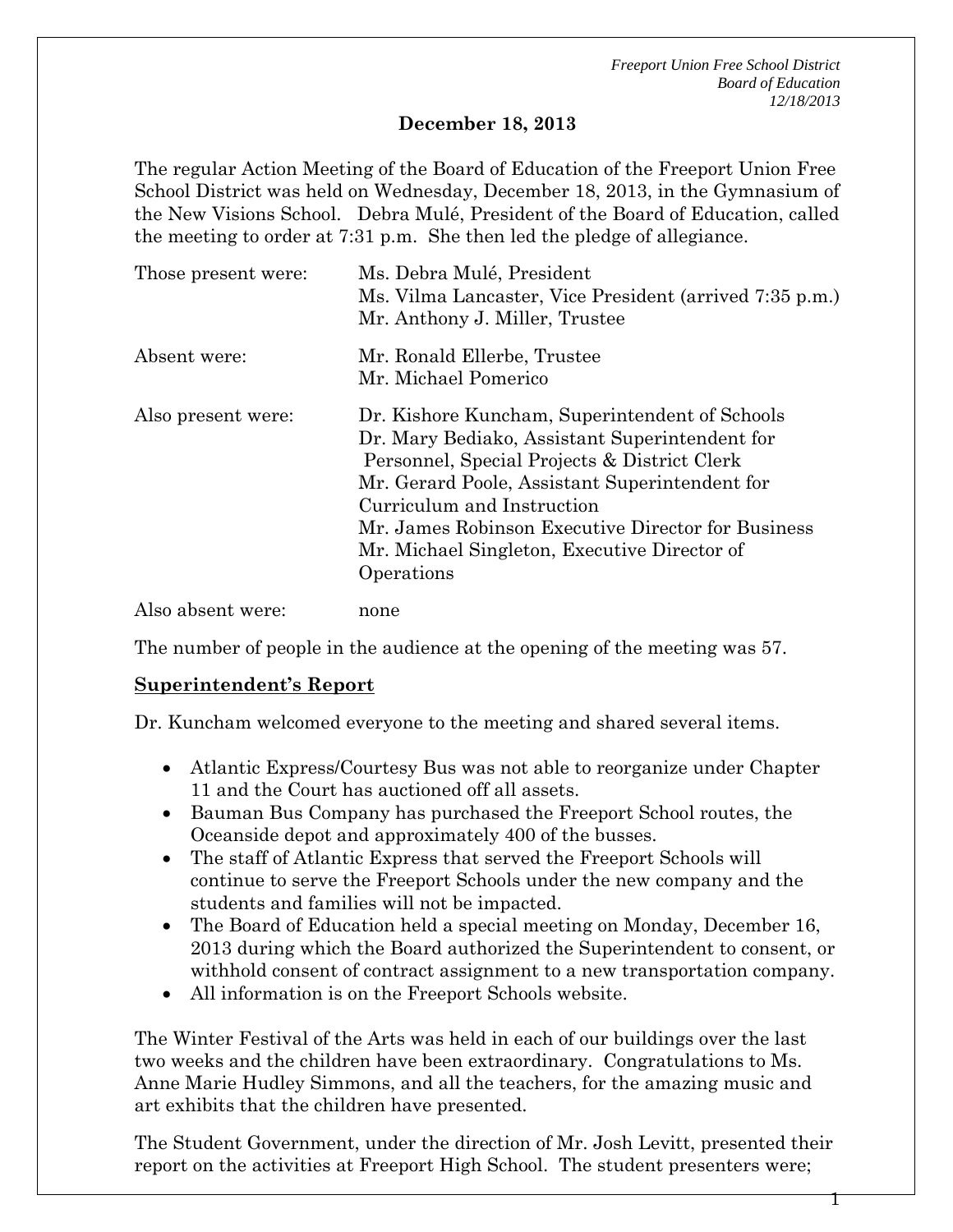Oliver Collado, Karolynn Ellis, Lee Stetson, Kaylinn Ellis and Yamira Escobar.

The Superintendent introduced Mrs. Renee Crump-Dedmon, Principal of New Visions School. Mrs. Crump-Dedmon welcomed everyone and said she was proud to introduce the New Visions Honor Choir, under the direction of Ms. Ruth Breidenbach, Music Teacher. The children presented a retelling of the "Polar Express" with singing, dancing and narration. The performance was enjoyed by all.

At 8:00 p.m. a short break was taken.

The meeting was called back in session at 8:05 p.m.

The Superintendent then continued his remarks as follows:

- The annual inspection for the NJROTC will take place at 11:00 a.m. on December 19, 2013.
- The date of the Freeport High School Spring Musical has been changed to April 4, 2014 and April 5, 2014.
- David Portillo, a Freeport High School student, has been selected as one of the top artist runner-ups in the Nassau BOCES annual Holiday Card Design Challenge.
- Kerriam Harvey and Jonathan Valerio have been selected as 2013 Outstanding Physical Education Students.
- Shawnee Barrett, Freeport High School student, has been given the Most Valuable Offensive Player Award at the Long Island Football All-Star game.

## **Questions from the Public**

The public was given the opportunity to address the Board of Education. Each speaker was allowed to address the Board for four minutes on the Agenda only. The Board and administration addressed the comments from the public.

## **Items for Action**

On a motion by Mr. Miller and a second by Ms. Lancaster the following items were approved on a Consent Agenda. The vote was unanimous, Lancaster, Miller and Mulé.

## **Acceptance of the Minutes**

**BE IT RESOLVED** that the Board of Education of the Freeport Union Free School District hereby accepts the minutes of the following meetings as written: November 20, 2013; December 4, 2013.

## **Leave of Absence**

**BE IT RESOLVED**, that the Board of Education of the Freeport Union Free School District hereby grants a request for leave of absence as listed below:

**Andrew Hunter**, Security Aide, effective November 1, 2013 through January 26, 2014 for health reasons.

**Tia Williams**, full-time Teaching Assistant, effective November 19, 2013 through January 8, 2014, for health reasons. <sup>2</sup>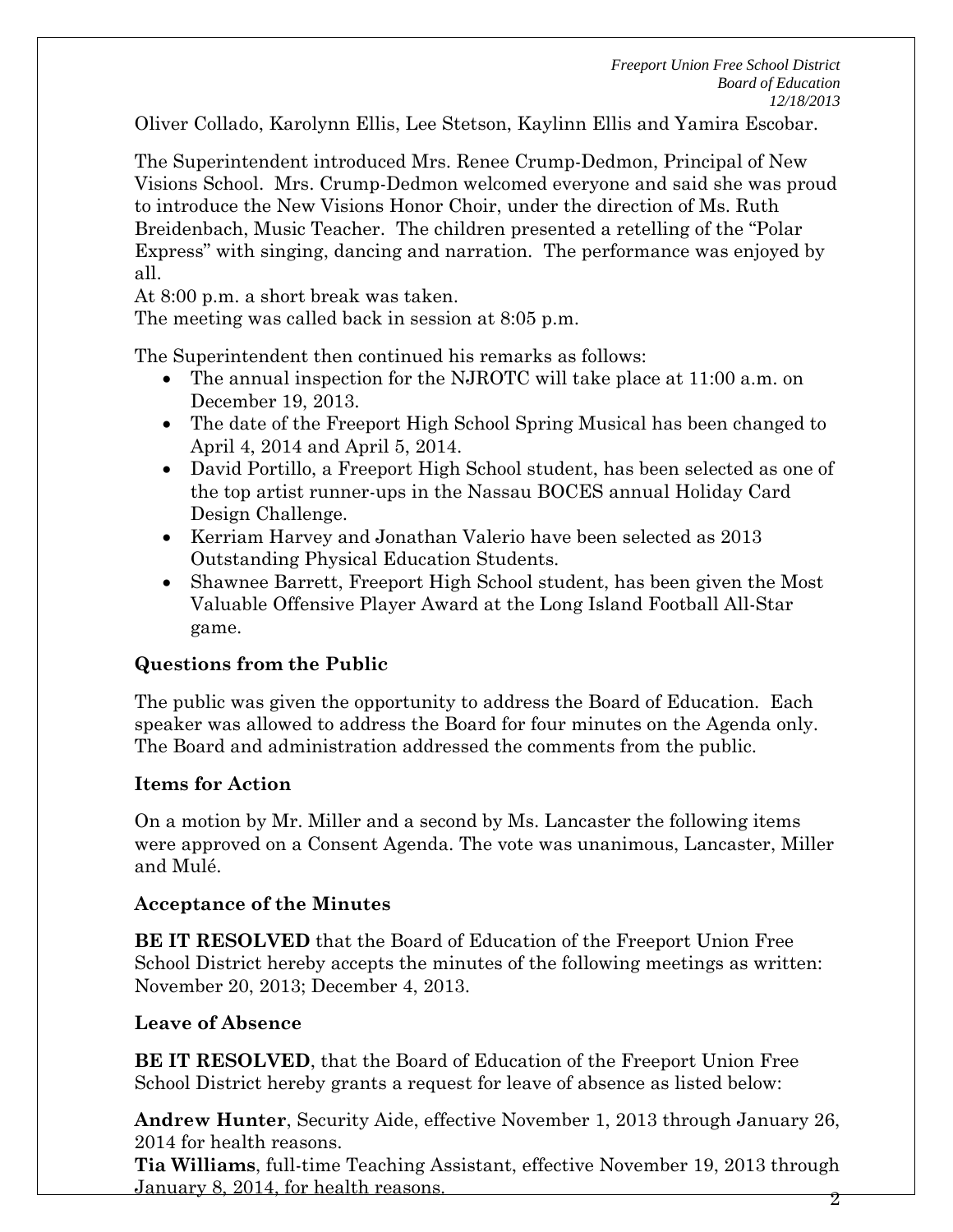# **Resignation of Staff**

**BE IT RESOLVED**, that the Board of Education of the Freeport Union Free School District hereby accepts the letter(s) of resignation from the following staff member(s) as listed below:

**Shawn Holder,** full-time Teaching Assistant, effective December 6, 2013**,** for personal reasons.

**Rong Miao,** Assistant Business Administrator, effective December 20, 2013, for personal reasons.

# **Change of Status**

**BE IT RESOLVED,** that the Board of Education of the Freeport Union Free School District hereby approves the following change of status as listed below:

**Blanca Adames,** Foreign Language Teacher, change of status from 3/5 to a fulltime, position (due to enrollment) effective December 9, 2013, assignment: FHS.

## **Appointment of Staff-Non-Instructional**

**BE IT RESOLVED**, that the Board of Education of the Freeport Union Free School District hereby appoints the individuals as listed, in accordance with Civil Service Rules and Regulations.

**Darnell Vanable**, Cleaner, (replacing J. Boyd, retired) a probationary appointment effective December 2, 2013 for a period of 26 weeks upon Civil Service approval. Compensation for this position shall be on Step 1 of the Custodial Salary Schedule at \$33,891. Assignment: FHS. **Steven Whritenour**, Cleaner, (replacing T. Smallwood, resigned) a probationary appointment effective December 2, 2013 for a period of 26 weeks upon Civil Service approval. Compensation for this position shall be on Step 1 of the Custodial Salary Schedule at \$33,891. Assignment: FHS. **Robert Acosta Rosa**, Cleaner, (replacing R. Lima, retired) a probationary appointment effective December 2, 2013 for a period of 26 weeks upon Civil

Service approval. Compensation for this position shall be on Step 1 of the Custodial Salary Schedule at \$33,891. Assignment: Archer.

# **Appointment of Staff – Temporary**

**BE IT RESOLVED**, that the Board of Education of the Freeport Union Free School District, upon the recommendation of the Superintendent, hereby appoints the individuals listed in the attached Appointment of Staff Report - Temporary, in accordance with the rules of the Board of Regents. These individuals shall possess appropriate certification allowing them to serve as teachers in the public schools of New York.

**Filomena Pascarella**, Permanent Substitute, effective December 2, 2013 through June 27, 2014. Compensation will be at the Substitute Pay Rate of \$125 per day. Assignment: Bayview.

3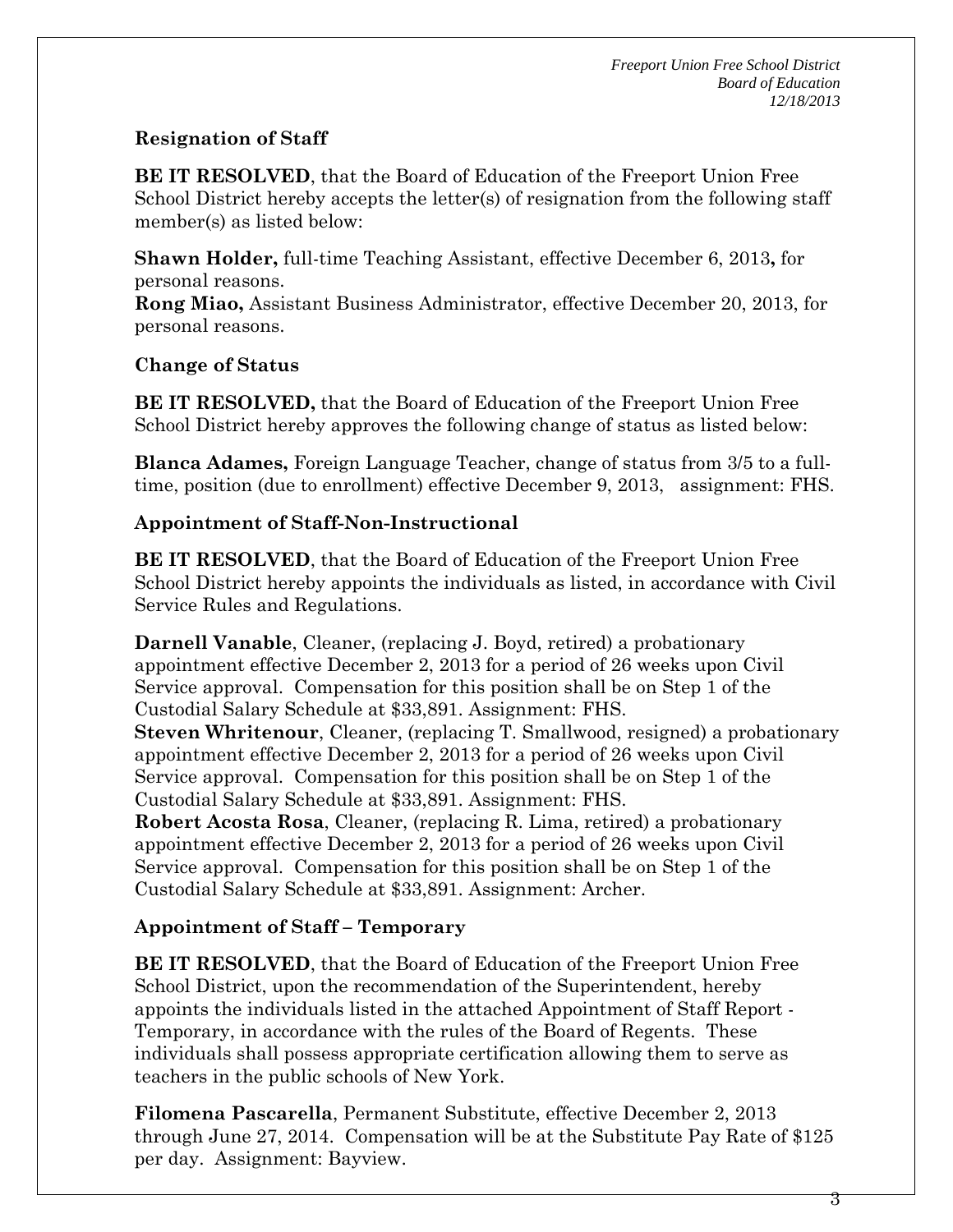*Freeport Union Free School District Board of Education 12/18/2013*

**Matthew Wynn,** Permanent Substitute, effective December 12, 2013 through June 27, 2014. Compensation will be at the Substitute Pay Rate of \$125 per day. Assignment: Dodd.

## **Co-curricular Appointments**

BE IT RESOLVED, that the Board of Education of the Freeport Union Free School District, upon the recommendation of the Superintendent, hereby appoints the individuals listed below, in accordance with the rules of the Board of Regents. These individuals shall possess appropriate certification allowing them to serve as teachers or other staff in the public schools of New York for the 2013- 2014 School Year.

## 21ST CENTURY COMMUNITY LEARNING CENTERS AFTER SCHOOL ACADEMIES

| <b>Archer Street School</b> |                |                           |  |  |  |
|-----------------------------|----------------|---------------------------|--|--|--|
| <b>Name</b>                 | <b>Stipend</b> | Subject                   |  |  |  |
| Meghan Fritz                | \$549.20       | <b>Teaching Assistant</b> |  |  |  |

## **Appointment of Winter Coaching Staff 2013-2014**

**BE IT RESOLVED** that the Board of Education of the Freeport Union Free School District, upon the recommendation of the Superintendent, hereby appoints the individuals listed below, in accordance with the rules of the Board of Regents. These individuals shall possess appropriate certification allowing them to serve as teachers or other staff in the public schools of New York.

| <b>Coach Name</b> | Position                        | Salary  |
|-------------------|---------------------------------|---------|
| Yearwood, Felicia | Girls Varsity Winter Track Head | \$5,997 |
| McFarlin, Marques | Varsity Winter Track Asst.      | \$4,092 |

# **CSE/CPSE Minutes**

**BE IT RESOLVED,** that the Board of Education of the Freeport Union Free School District hereby accepts the minutes of the meetings of the Committees on Special Education and Preschool Special Education for the following dates: October 2, 10, 29, 31, 2013; November 1, 4, 7, 8, 12, 14, 15, 18, 19, 22, 26, 27, 2013; December 4, 5, 2013.

# **Other Items for Action**

On a motion by Ms. Lancaster and a second by Mr. Miller the following item was approved:

# **Approval of Consultant**

**BE IT RESOLVED,** that the Board of Education of the Freeport Union Free School District hereby approves the agreements between the following consultant(s) and the Freeport Union Free School District, as per the following for; and

4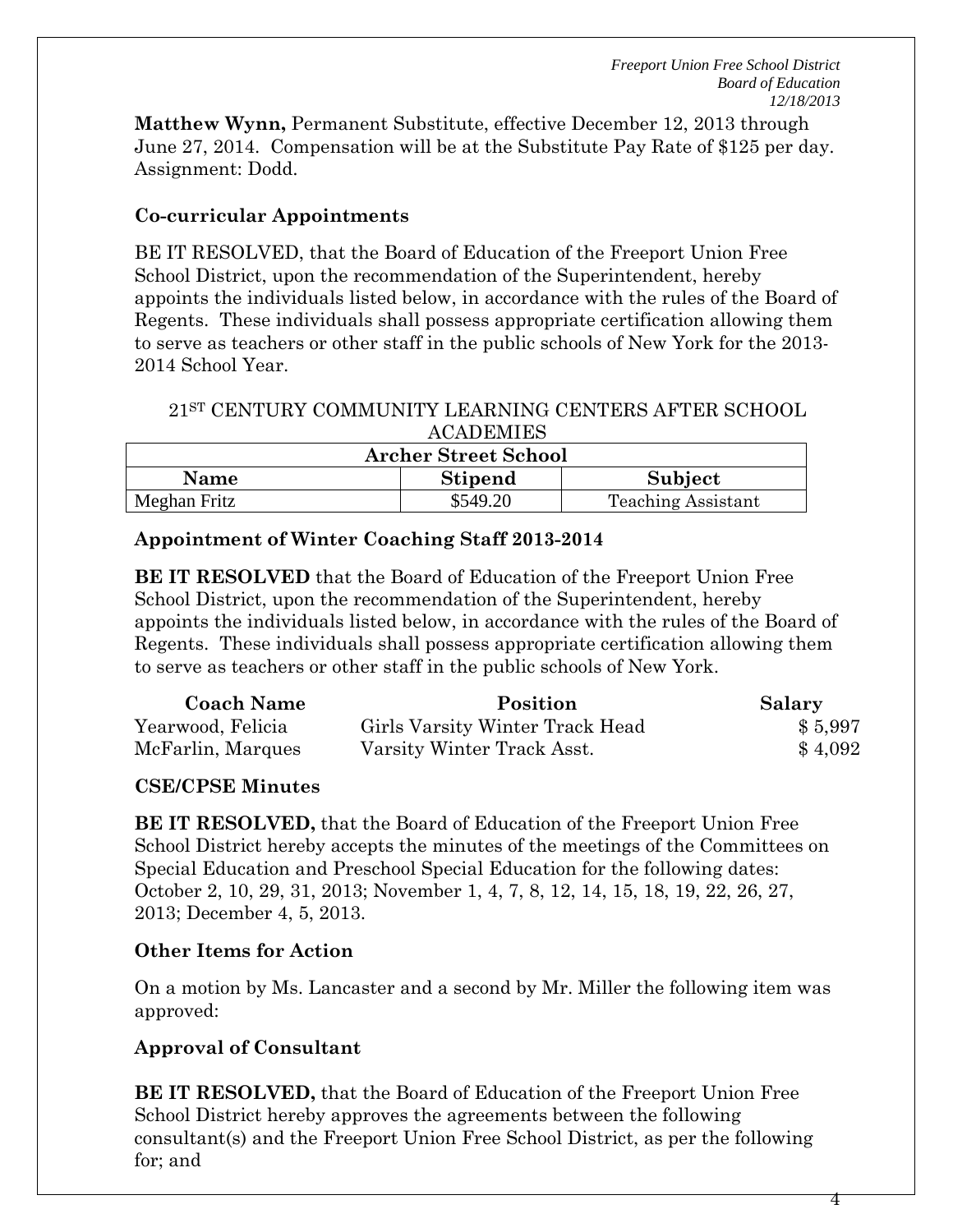**BE IT FURTHER RESOLVED**, that the Board of Education authorizes the Superintendent (or his designee) to execute said agreements on its behalf.

| Consultant      | Scope of Work              | Cost     | <b>Funding Source</b> |
|-----------------|----------------------------|----------|-----------------------|
| "Journeys Into  | <b>Giblyn:</b> Two program | 1,375.00 | $21st$ Century Grant  |
| American Indian | leaders will provide       |          |                       |
| Territory"      | instruction in Native      |          |                       |
|                 | American activities        |          |                       |
| Robert Vetter   | and storytelling to        |          |                       |
|                 | grade 4 students.          |          |                       |

The vote was unanimous, Lancaster, Miller and Mulé.

On a motion by Mr. Miller and a second by Ms. Lancaster the following item was approved:

# **BUDGET TRANSFER-GENERAL FUND**

**BE IT RESOLVED**, that the Board of Education of the Freeport Union Free School District here by approves a Budget Transfer within the General Fund for December, 2013.

The vote was unanimous, Lancaster, Miller and Mulé.

On a motion by Ms. Lancaster and a second by Mr. Miller the following item was approved:

# **Acceptance of the Internal Auditor Risk Assessment Report**

**BE IT RESOLVED**, that the Board of Education of the Freeport Union Free School District here by accepts the 2012-2013 Internal Audit Risk Assessment Report as reviewed and accepted by the Board of Education Audit Committee on December 4, 2013.

The vote was unanimous, Lancaster, Miller and Mulé.

# **Questions from the Public**

The public was given the opportunity to address the Board of Education. Each speaker was allowed to address the Board for four minutes on any topic.

# **Executive Session**

At 8:45 p.m. Mr. Miller moved to adjourn to executive session for one specific matter of personnel.

The motion was seconded by Ms. Lancaster and passed unanimously.

The vote was unanimous, Lancaster, Miller and Mulé.

At 9:42 p.m., on a motion by Mr. Miller and a second by Ms. Lancaster the Board returned to open session. The motion carried unanimously.

The vote was unanimous, Lancaster, Miller and Mulé.